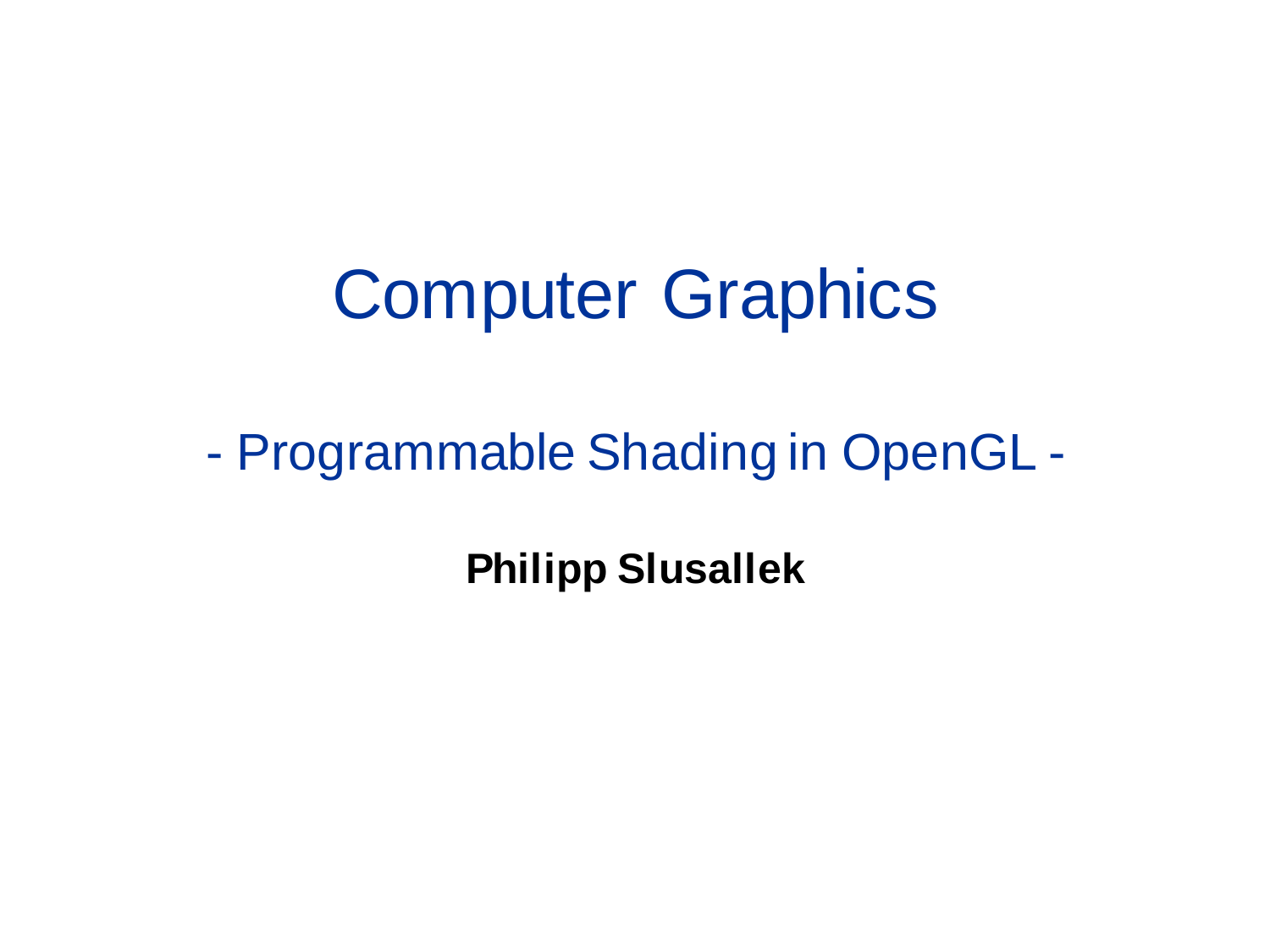# **History**

• **…**

### • **Pre-GPU graphics acceleration**

- SGI, Evans & Sutherland
- Introduced concepts like vertex transformation and texture mapping
- **First-generation GPUs (-1998)**
	- NVIDIATNT2, ATI Rage, Voodoo3
	- Vertex transformation on CPU, limited set of math operations

### • **Second-generation GPUs (1999-2000)**

- GeForce 256, GeForce2, Radeon 7500, Savage3D
- Transform & lighting, more configurable, not programmable

#### • **Third-generation GPUs (2001)**

- GeForce3, GeForce4 Ti, Xbox, Radeon 8500
- Vertex programmability, pixel-level configurability

#### • **Fourth-generation GPUs (2002)**

- GeForce FX series, Radeon 9700 and on
- Vertex-level and pixel-level programmability (limited)

#### • **Eighth-generation GPUs (2007)**

- Geometry shaders, feedback, unified shaders, …
- **Ninth-generation GPUs (2009/10)**
	- OpenCL/DirectCompute, hull & tesselation shaders

SGI Infinite Reality Geometry Engine (approx. 51x48 cm)

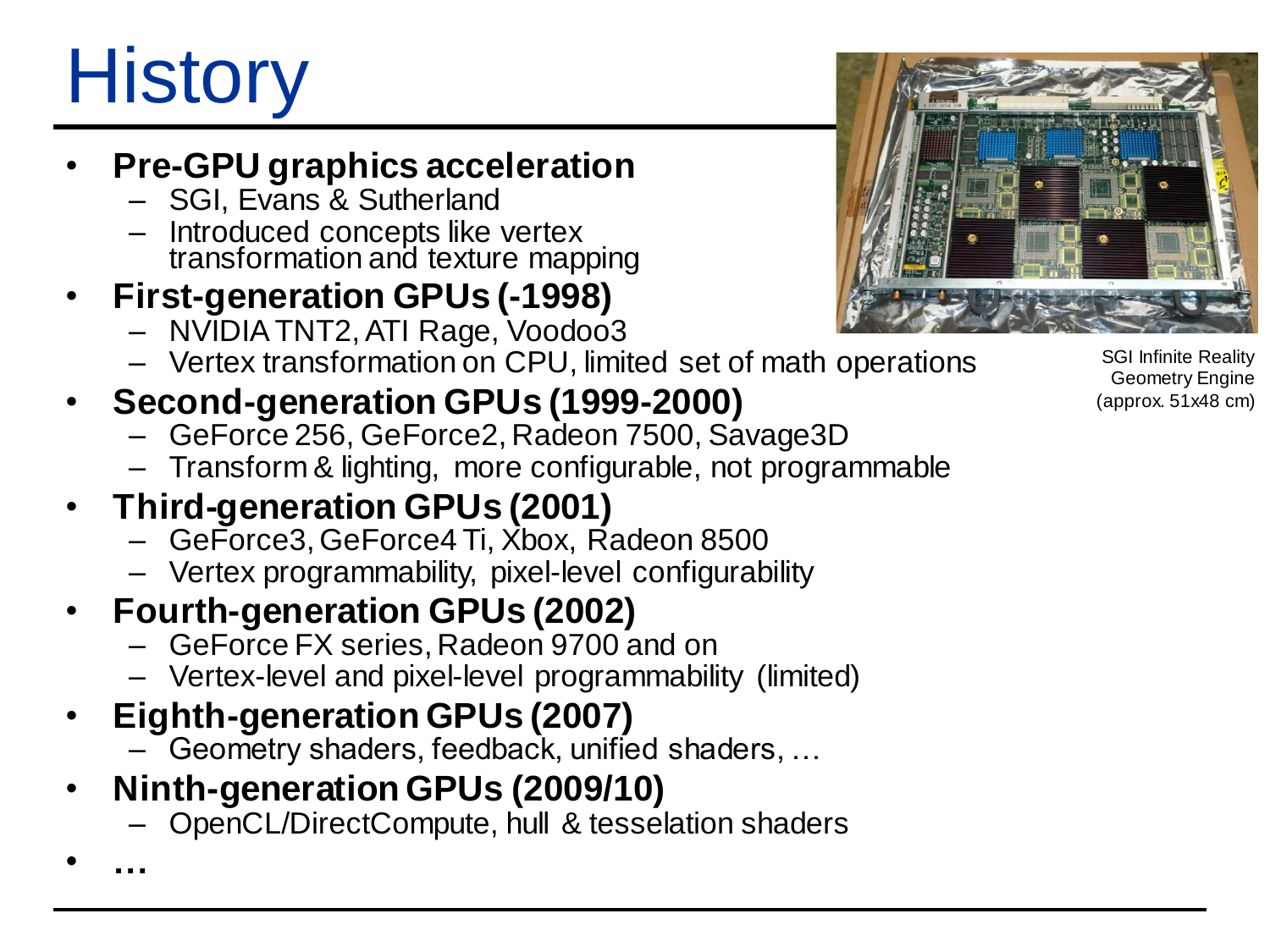# Shading Languages

### • **Small program fragments (plug-ins)**

- Compute certain aspects of the rendering process
- Executing at innermost loop, must be extremely efficient
- Executed at each intersection (in ray tracing) and other events

### • **Typical shaders**

- Material/surface shaders: compute reflected color
- Light shaders: compute illumination from light at given position
- Volume shader: compute interaction in a participating medium
- Displacement shader: compute changes to the geometry
- Camera shader: compute rays for each pixel

### • **Shading languages & material definitions**

- RenderMan-SL (the "mother of all shading languages")
- OSL: Open Shading Language (OSS, by Larry Gritz et al.)
- Currently no widely deployed portable material format, yet
	- But MaterialX (OSS) & Material Definition Language (MDL, Nvidia)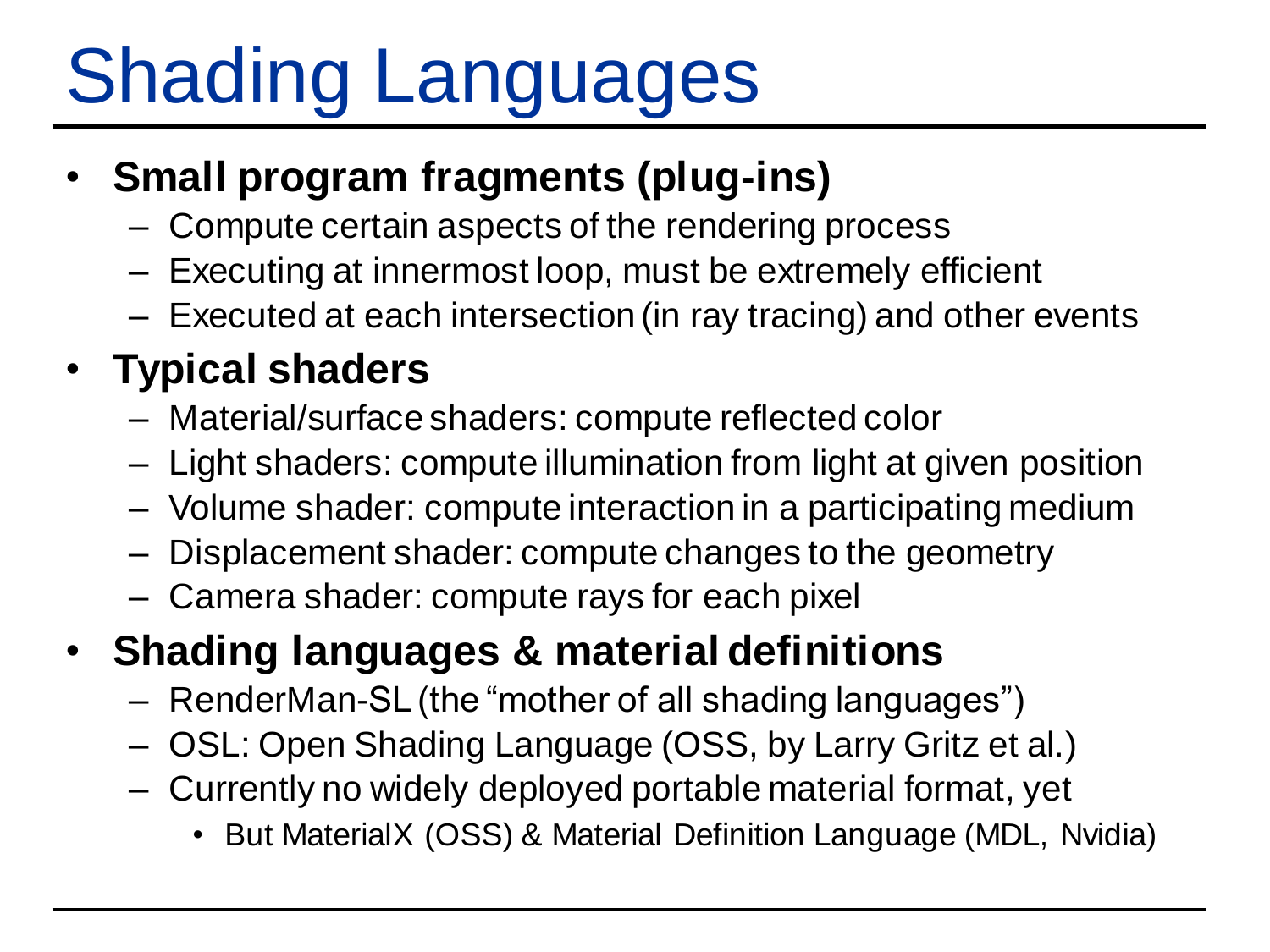# History of Shading Languages

- **Rob Cook: shade trees (1984 @ LucasFilm)**
	- Flexible connection of function blocks
- **Ken Perlin: The Image Synthesizer (1985)**
	- Deep pixels (pixels with more than color data)
	- Control structures, noise function
- **Pat Hanrahan: RenderMan (1988 @ Pixar)**
	- Renderman is still a widely used shading language
	- Mostly for offline and high-quality rendering
- **Later: Realtime shading languages**
	- RTSL (Stanford, initial work from 1999, lead to Cg)
	- Cg (NVIDIA, 2001, cross platform)
	- HLSL (Microsoft, 2002, with DirectX 9)
	- GLSL (Khronos, 2002, with OpenGL 1.4)
	- SPIR-V (Khronos, low-level, binary instructions for Vulkan/OpenCL)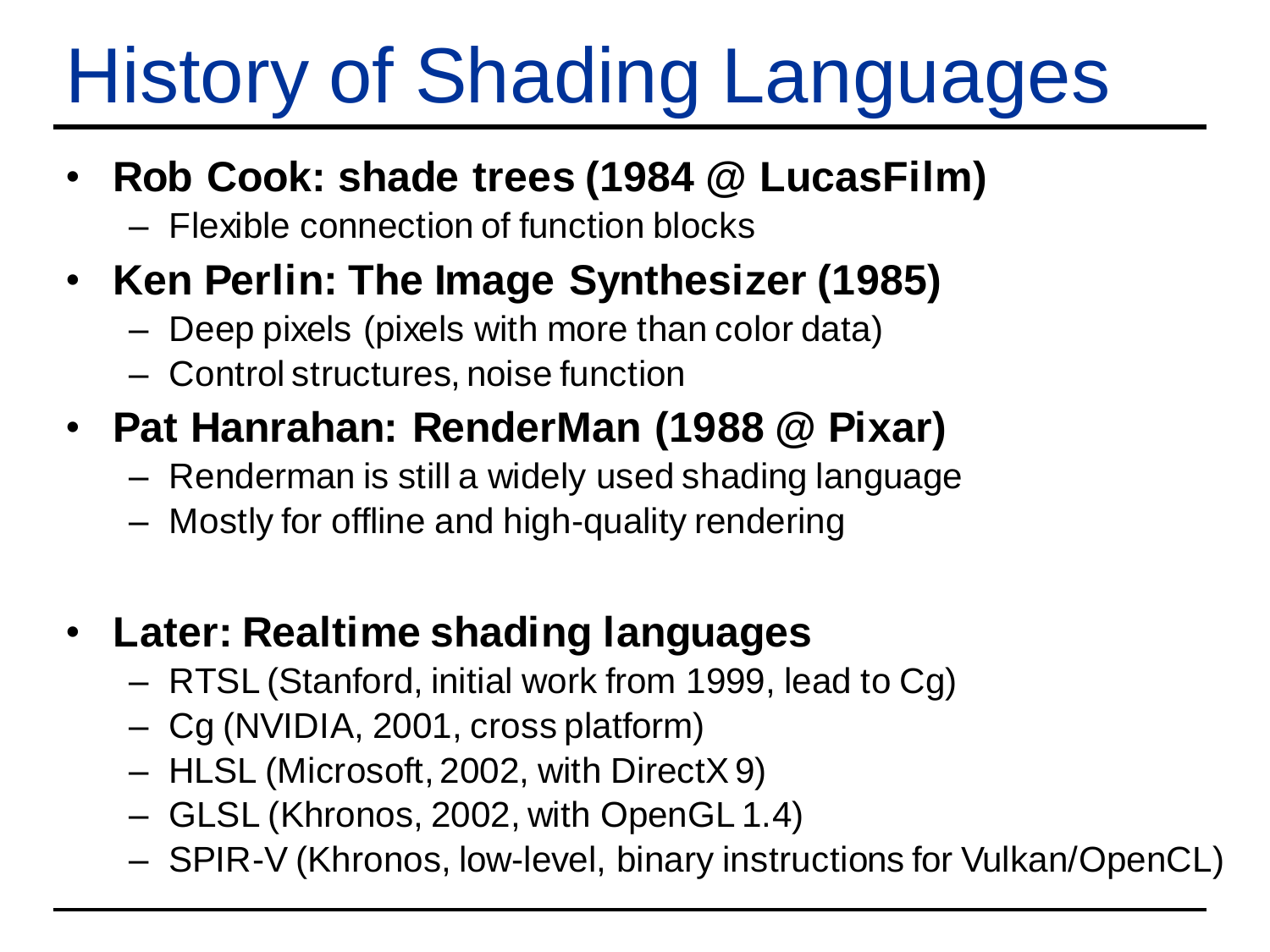## GLSL

- **OpenGL Shading Language**
- **Syntax somewhat similar to C**
- **Supports overloading**
- **Used at different stages of the rendering pipeline**

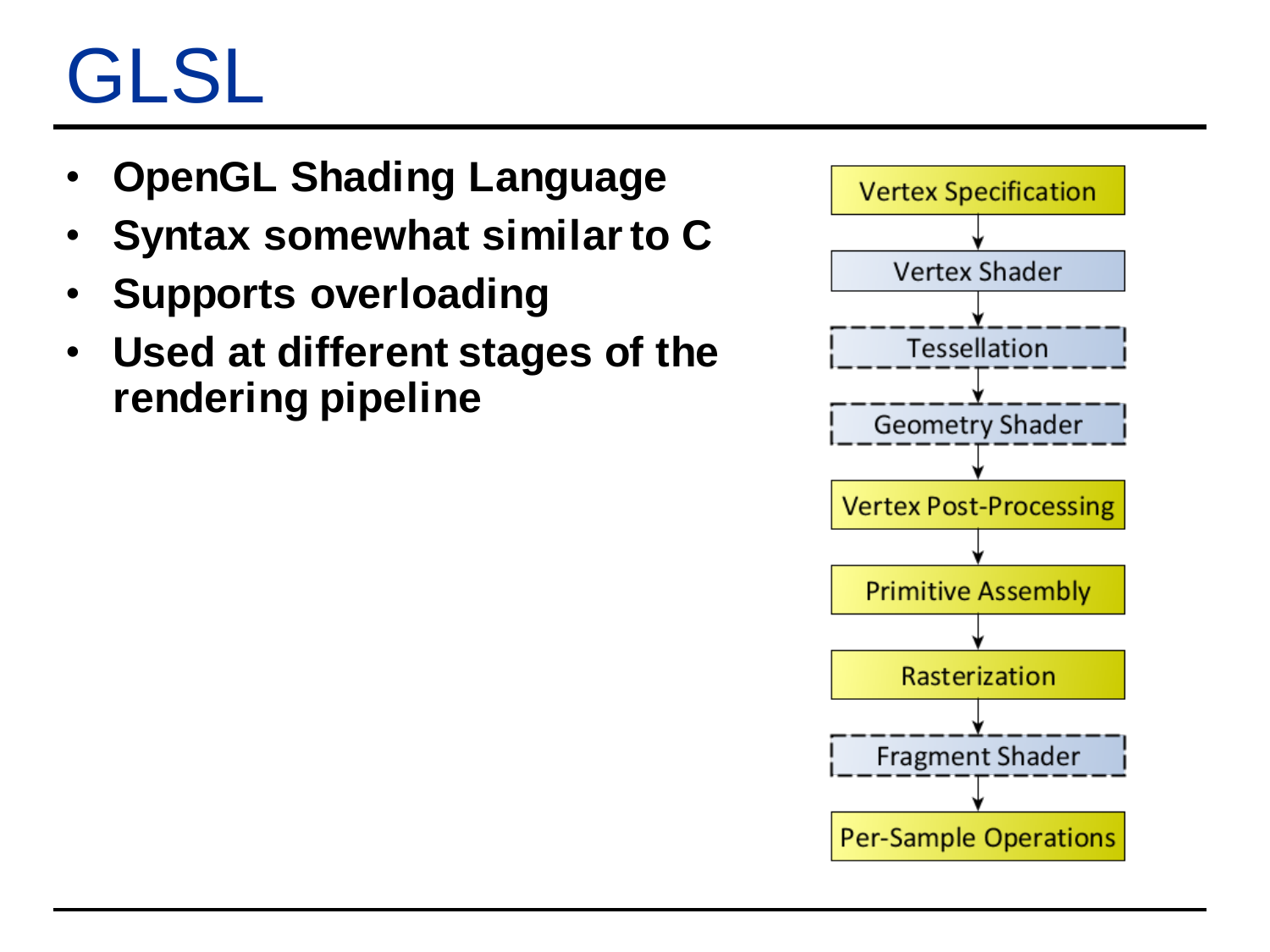# GLSL: Data Types

- **Three basic data types in GLSL:**
	- float, bool, int just like in C, uint: unsigned int
	- $-$  Allows for constructor syntax (vec3 a = vec3(1.0, 2.0, 3.0))
- **Vectors with 2, 3 or 4 components, declared as:**
	- $-$  {, b, i, u} vec $\{2,3,4\}$ : a vector of 2, 3 or 4 floats, bools, ints, unsigned
- **Matrices**
	- mat2, mat3, mat4: square matrices
	- mat2x2, mat2x3, mat2x4, mat3x2 to mat4x4: explicit size
- **Sampler (texture access)**
	- {, i, u}sampler{1D, 2D, 3D, Cube, 2DRect, 1DArray, 2DArrray, Buffer, 2DMS, 2DMSArray}
		- float, int, unsigned: texture access return type (vec4, ivec4, uvec4)
		- Different types of textures:
			- Array: texture array, MS: multi-sample, buffer: buffer texture
		- Cannot be assigned, set by OpenGL, passed to same type of parameter
- **Structures: as in C**
- **Arrays: full types**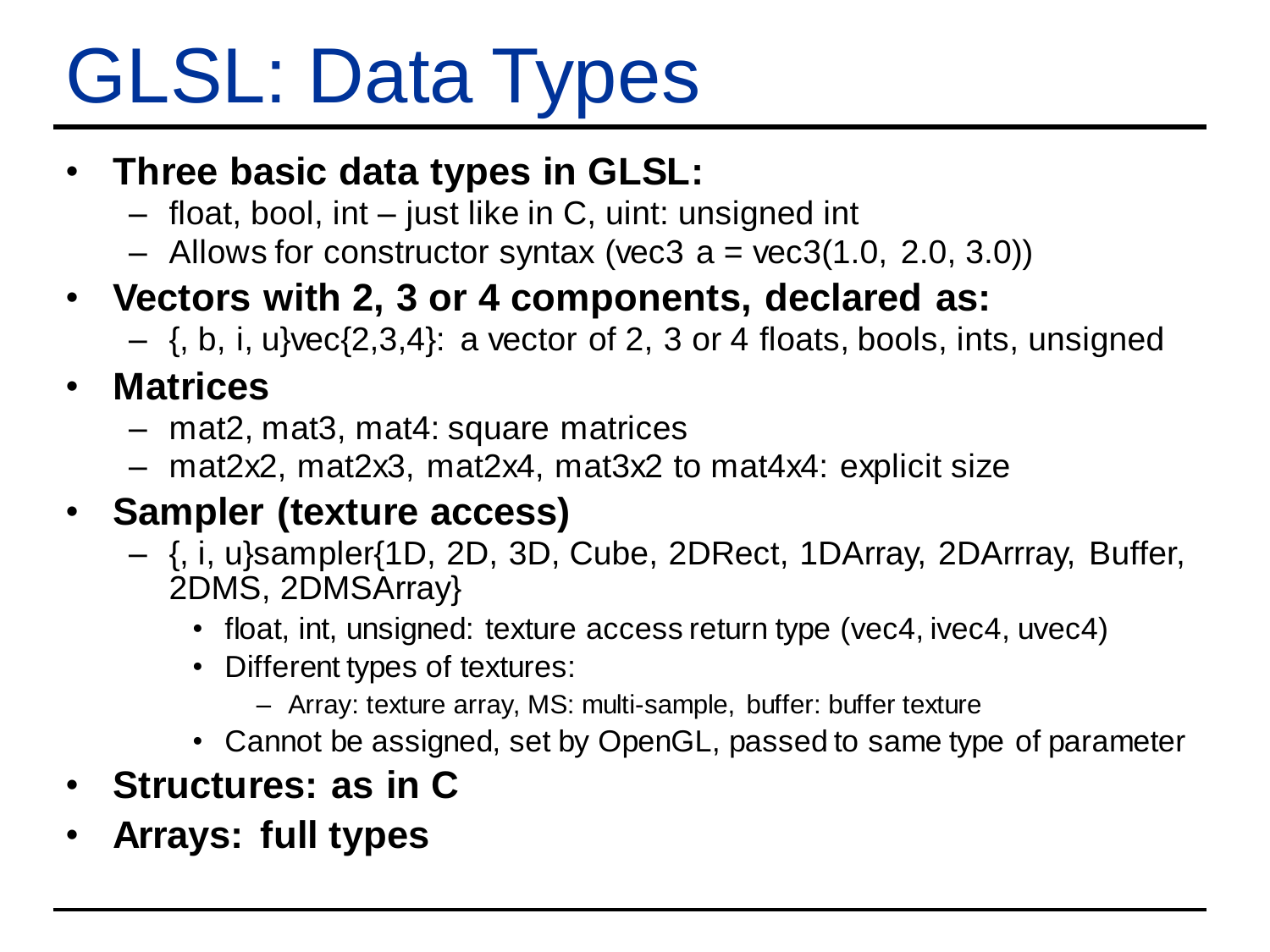# Storage/Interpolation Qualifiers

### • **Storage qualifiers**

- const
	- Compile time constant
- in, centroid in (read only)
	- Linkage into a shader, pass by value
	- "Centroid" interpolates at centroids (not sample positions) in fragment shader
- out, centroid out
	- Linkage out of a shader, pass by value
- Uniform (read only)
	- Does not change across a primitive, passed by OpenGL
- inout (only for function parameter)
	- Passed by reference

### • **Interpolation qualifiers (for in/out)**

- flat: no interpolation
- smooth: perspective correct interpolation
- nonperspective: linear in screen space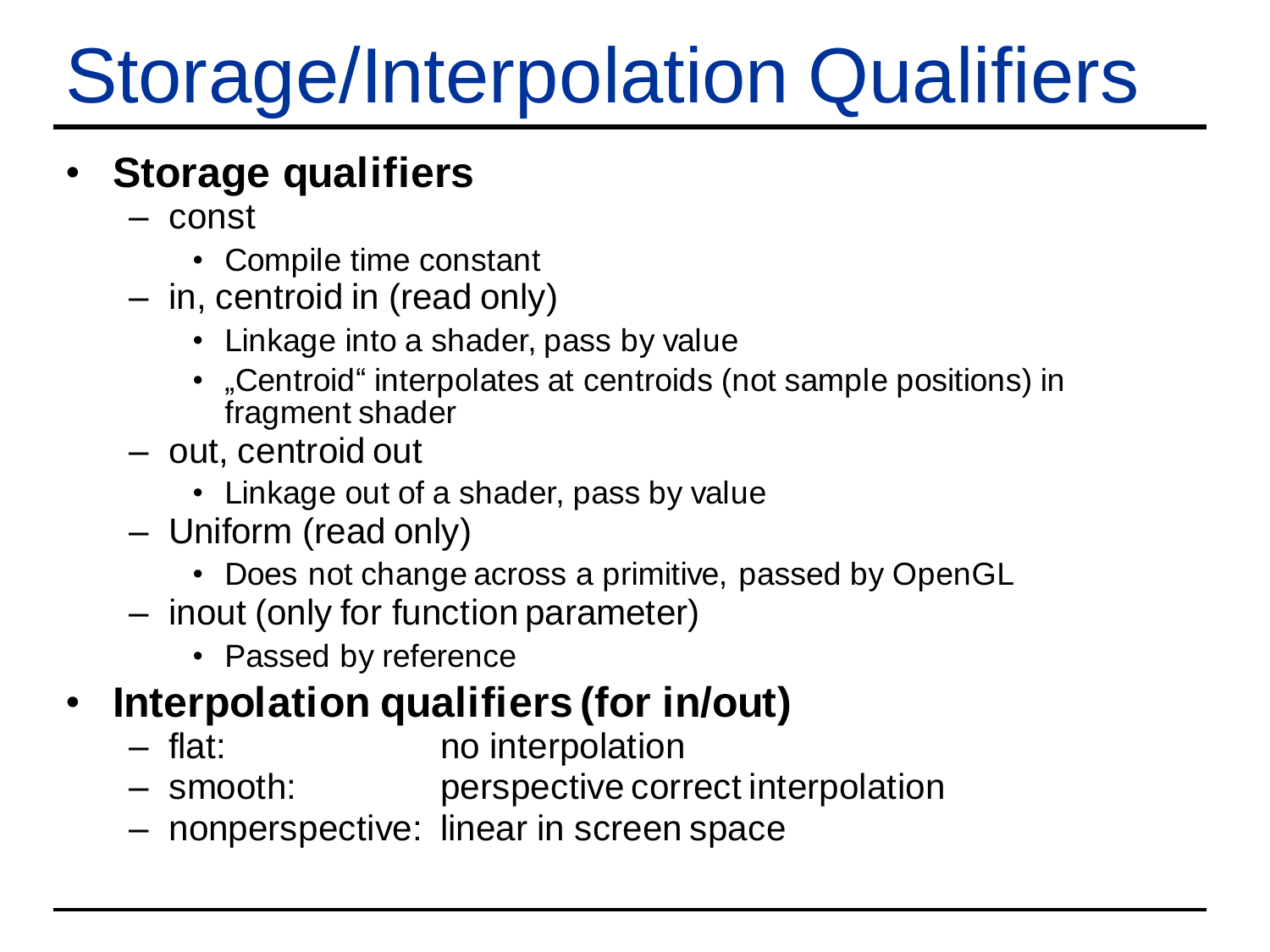# Shader Input & Output

- **Variable names and types of connected shaders must match**
	- No sampler
	- No array (except for vertex shader in)
	- Vertex shaders cannot have structures (but arrays)
	- Geometry shader must have all variables as arrays
		- Receives an entire primitive
		- "in float a[]" for an output "out float a" from the vertex shader
	- int and uint must be "flat" for a fragment shader (no interpolation)
	- Fragment shader cannot have matrix or structure output

### • **Interface blocks**

- in/out/uniform InterfaceName { …} instance\_name;
- Groups together related variables
- InterfaceName is used for name lookup from OpenGL
	- InterfaceName.VariableName

### • **Advanced: Layout qualifiers**

- Used to specify characteristics of geometry shaders
	- Primitive type of input and output, max number of output primitives, ...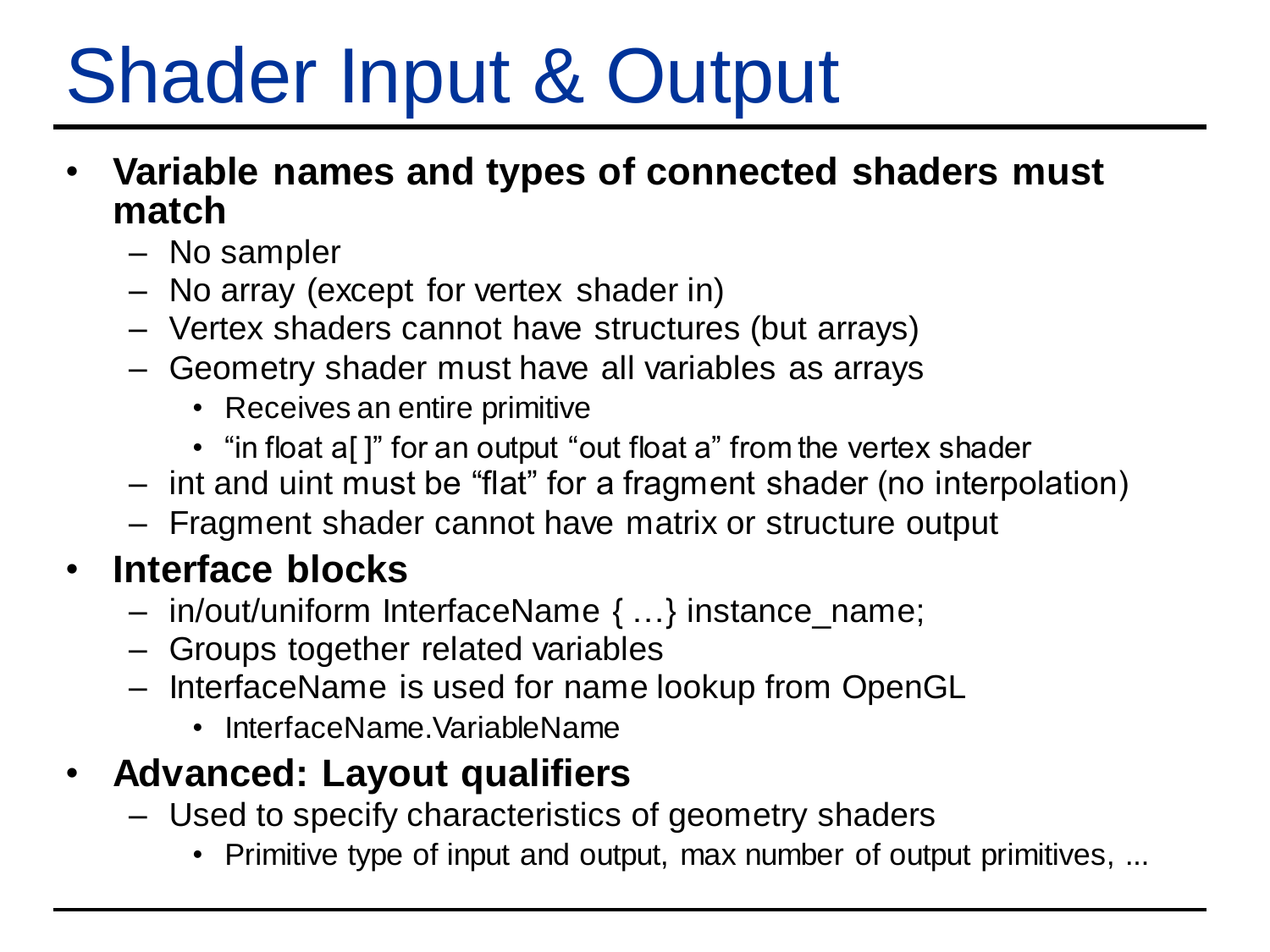## Vertex Shader Input/Output

#### • **Predefined vertex shader variables**

```
in int gl_VertexID; // Implicit index of vertex in vertex-array call
in int gl_InstanceID; // Instance ID passed by instance calls
out gl_PerVertex
{
  vec4 gl_Position; // Homogeneous position of vertex
  float gl_PointSize; // Size of point in pixels
  float gl_ClipDistance[]; // Distance from clipping planes > 0 == valid
};
```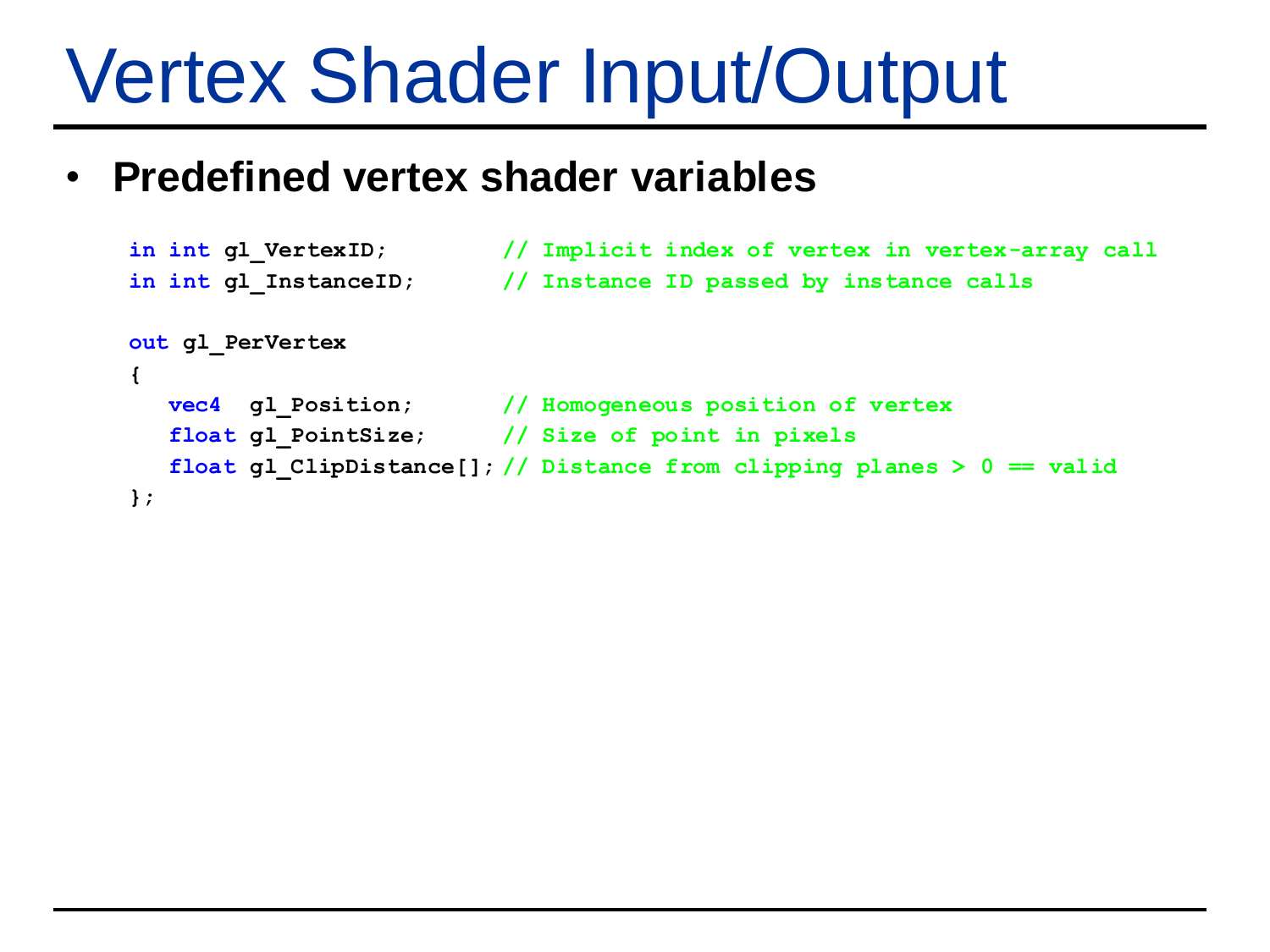## Geometry Shader Input/Output

### • **Predefined geometry shader variables**

```
in gl_PerVertex
{
  vec4 gl_Position;
  float gl_PointSize;
  float gl_ClipDistance[];
} gl_in[];
```
**in int gl\_PrimitiveIDIn; // # of primitives processed so far in input**

```
out gl_PerVertex
{
  vec4 gl_Position;
  float gl_PointSize;
  float gl_ClipDistance[];
};
```

```
out int gl_PrimitiveID;
out int gl_Layer; // Specifies layer of frame buffer to write to
```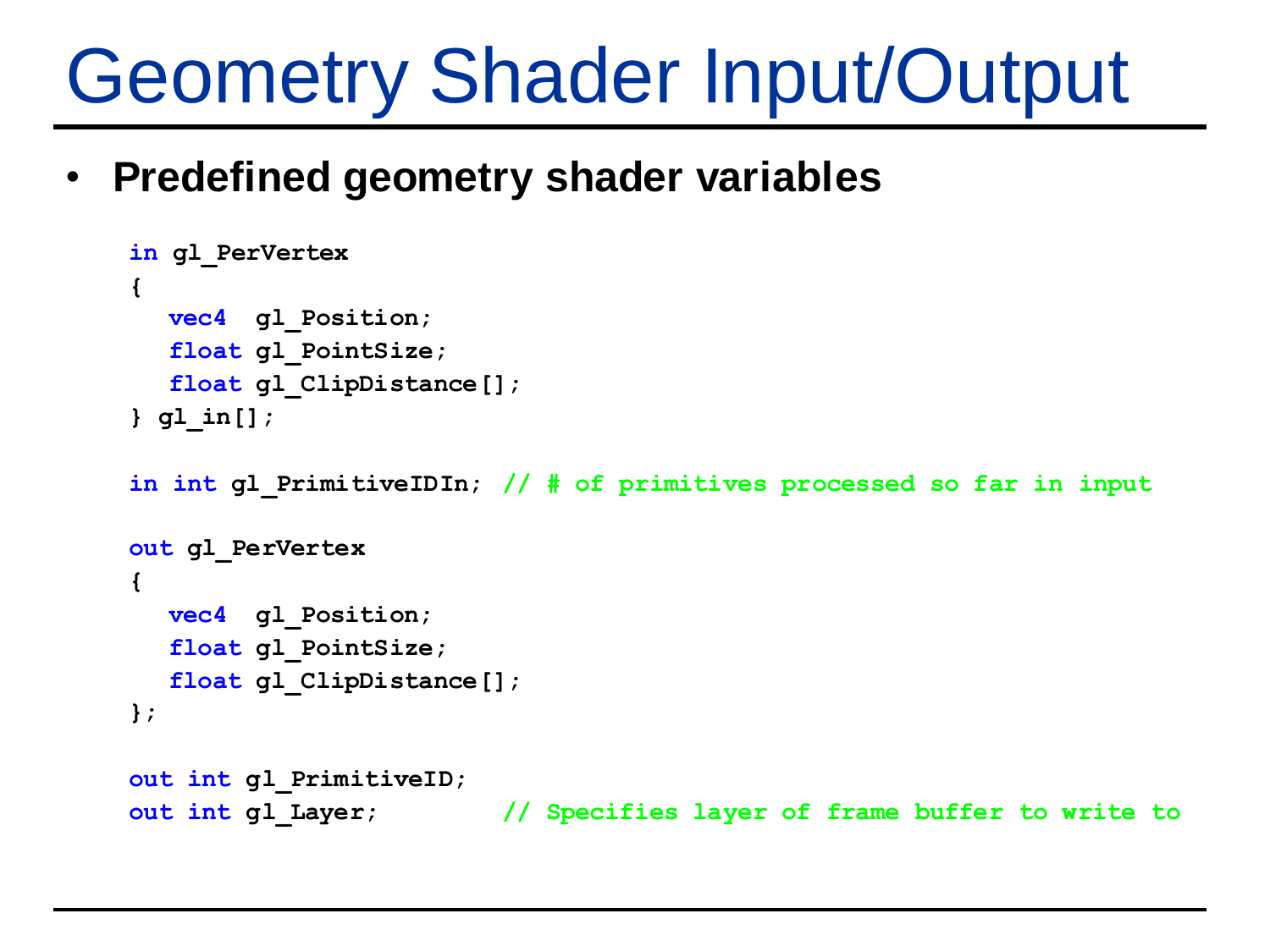# Fragment Shader Input/Output

### • **Predefined fragment shader variables**

- **in float gl\_ClipDistance[]; // Linearly interpolated**
- 
- **in int gl\_PrimitiveID; // As before**

- **in vec4 gl\_FragCoord; // (x, y, z, 1/w) for (sub-)sample**
- **in bool gl\_FrontFacing; // Primitive is front facing**
	-
- **in vec2 gl\_PointCoord; // 2D coords within point sprite**
	-

**out float gl\_FragDepth; // Computed depth value**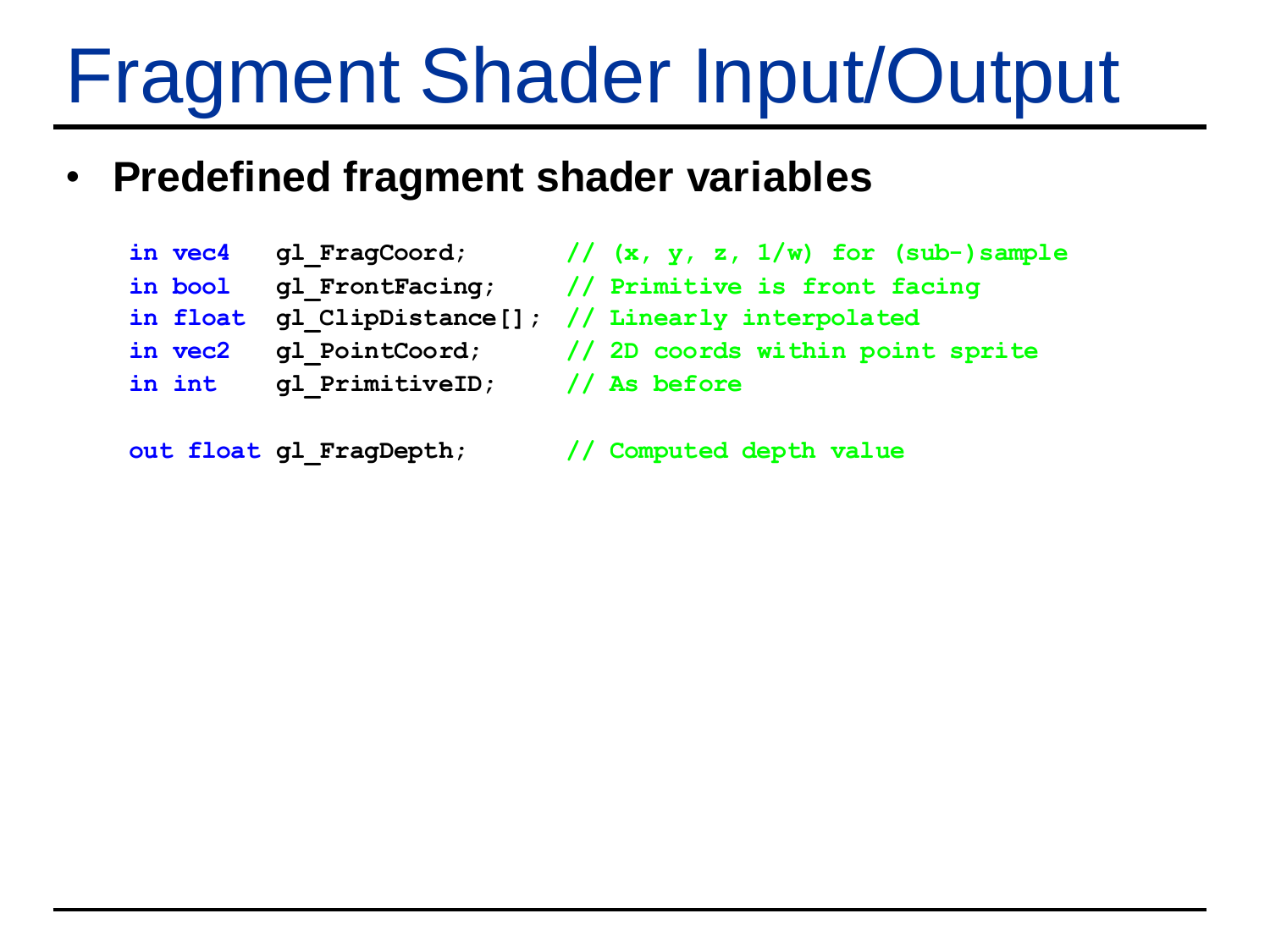# GLSL Operations

### • **Vector component access**

- $-$  {x,y,z,w}, {r,g,b,a} and {s,t,p,q} provide equivalent access to vecs
- LHS: no repetition, defines type for assignment
- RHS: arbitrary set, defines result type
- Example:

**vec4 pos = vec4(1.0, 2.0, 3.0, 4.0);**  $vec4$  **swiz** = pos.wzyx; // swiz =  $(4.0, 3.0, 2.0, 1.0)$ **vec4 dup = pos.xxyy; // dup = (1.0, 1.0, 2.0, 2.0) pos = vec4(1.0, 2.0, 3.0, 4.0); pos.xw = vec2(5.0, 6.0); // pos = (5.0, 2.0, 3.0, 6.0) pos.wx = vec2(7.0, 8.0); // pos = (8.0, 2.0, 3.0, 7.0)**

### • **All vector and matrix operations act component wise**

- Except multiplication involving a matrix:
	- Results in correct vec/mat, mat/vec, mat/mat multiply from LinAlg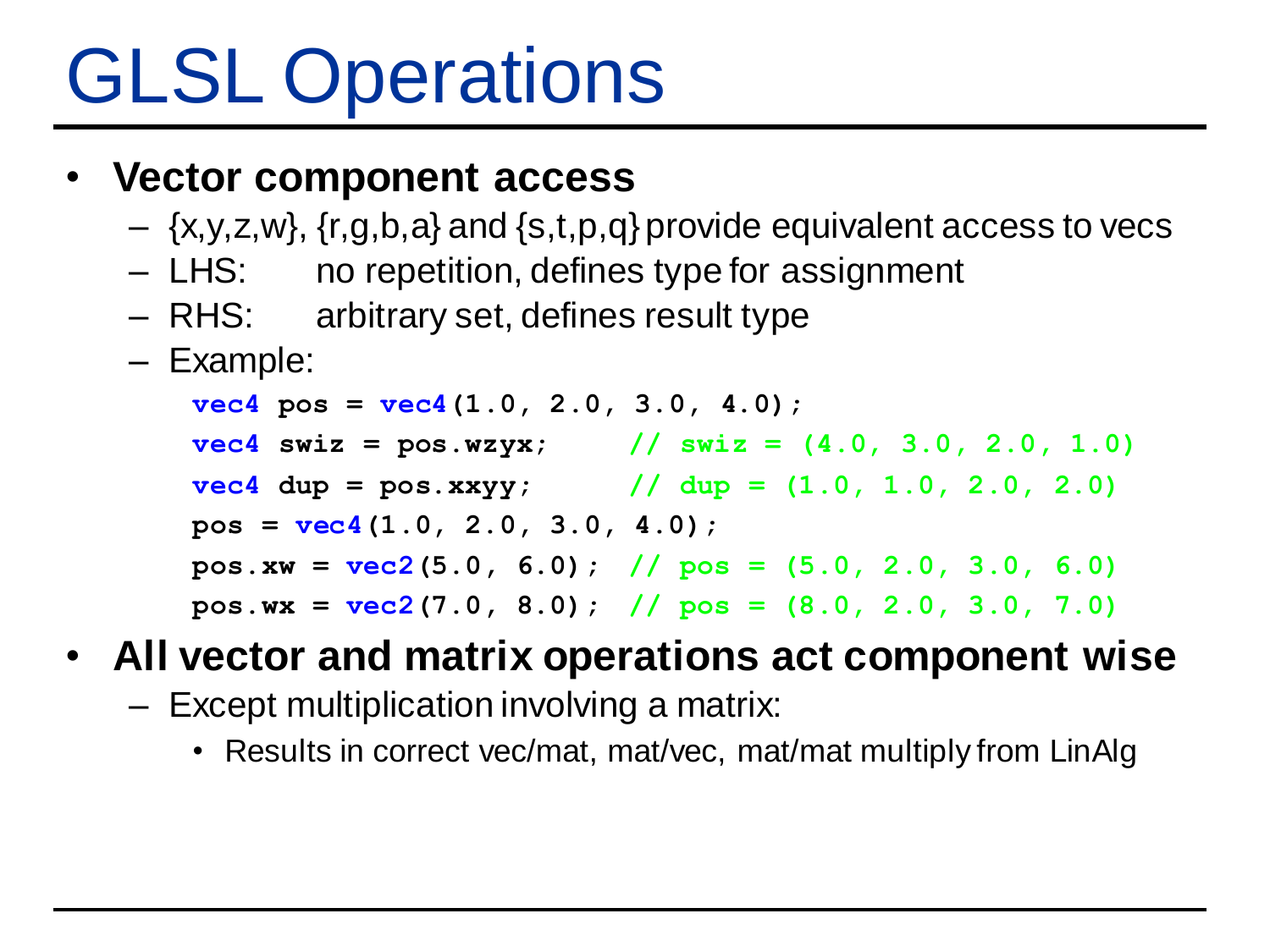## Control Flow

- **Usual C/C++ control flow**
- **discard**
	- Statement allowed only in fragment shader
	- Fragment is thrown away, does not reach frame buffer
- **Everything is executed on a SIMD processor**
	- Should make sure that control flow is as similar as possible

### • **Some texture functions require implicit derivatives**

- Computed from a 2x2 pixel "quad" through divided differences
- Require to be in control flow only containing uniform conditions
- May be inaccurate due to movement within pixel
	- Sample must be within primitive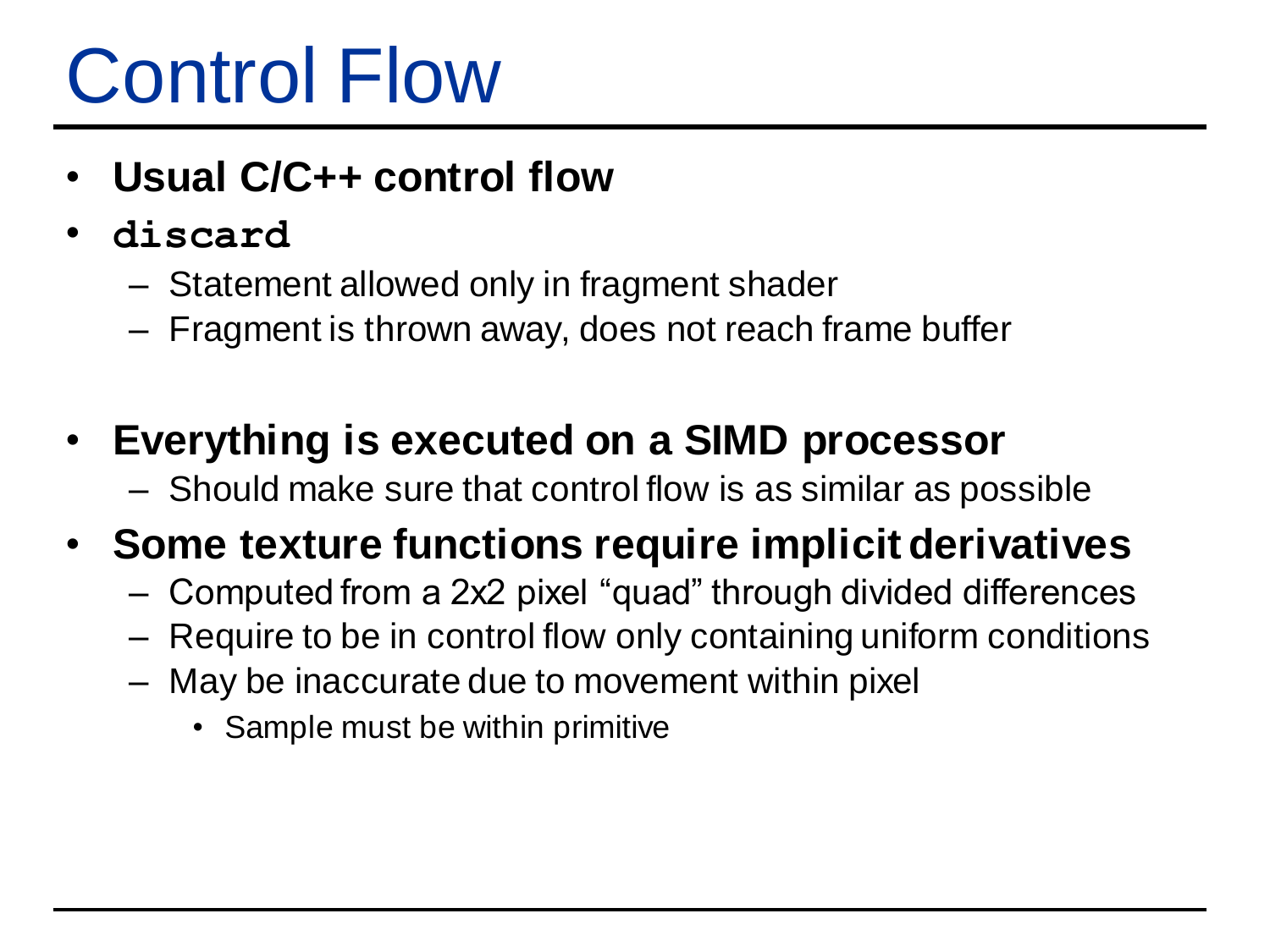### **Functions**

### • **Example**

**{**

```
vec4 toonify(in float intensity)
   vec4 color;
   if (intensity > 0.98) color = vec4(0.8,0.8,0.8,1.0);
   else if(intensity > 0.50) color = vec4(0.4,0.4,0.8,1.0);
   else if(intensity > 0.25) color = vec4(0.2,0.2,0.4,1.0);
   else color = vec4(0.1,0.1,0.1,1.0);
```

```
return(color);
}
```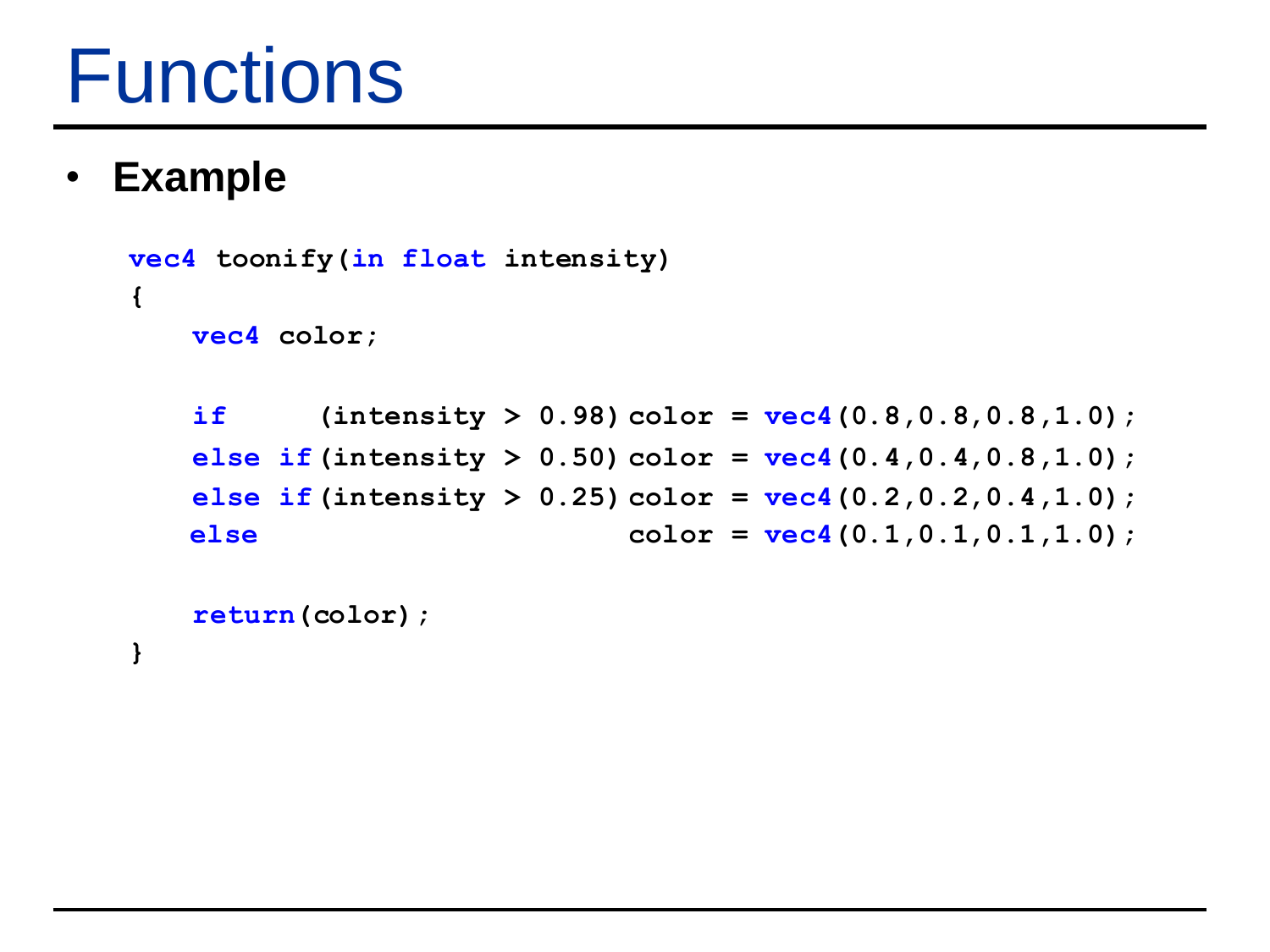# Shader Library

### • **Typical math library**

- sin, cos, pow, min/max,
- clamp, max, dot, cross, normalize

### • **Shader specific**

- $-$  faceforward(N, I, Nref): returns N iff dot(Nref, I)  $<$  0, -N otherwise
- reflect(I, N): reflects I at plane with normalized normal N
- refract(I, N, eta): refracts at normalized N with refraction index eta
- smoothstep(begin, end, x): Hermite interpolation between 0 and 1
- mix(x, y, a): affine interpolation
- noise1() to noise4(): Perlin-style noise

– …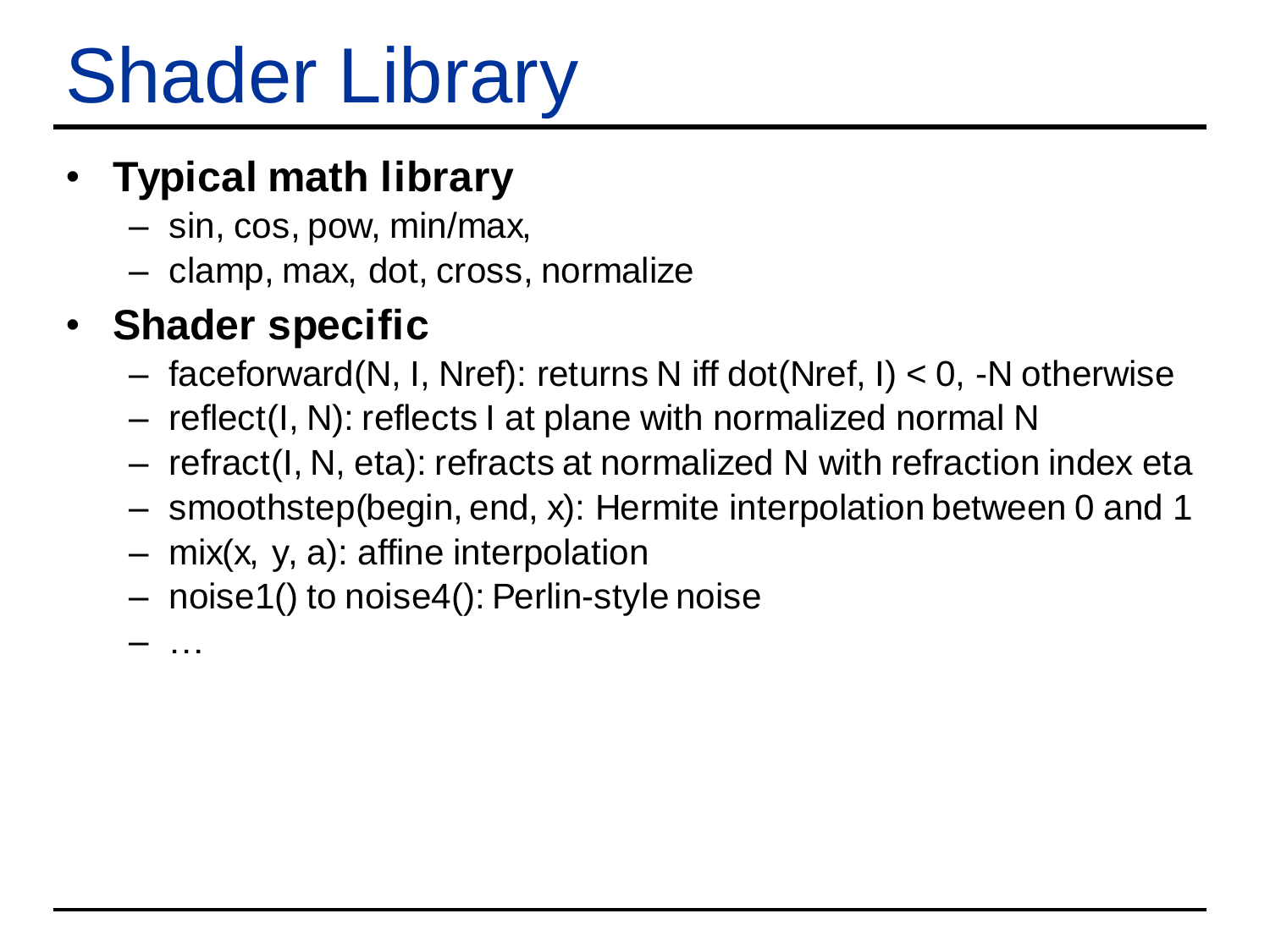### Shader Library: Texturing & Deriv.

### • **Huge list of texture functions**

- Direct and homogeneous projection sampling
- With and without LOD (MIP-mapping)
- With and without offset in texture coordinates
- With and without derivatives in texture space
- Fetch with integer coords (no interpolation/filtering)
- Combinations of the above

### • **Derivatives**

- $-\text{dFdx}(e)$ ,  $\text{dFdy}(e)$ : derivatives of expression e with respect to window coordinates
	- Approximated with divided differences on "quads": piecewise linear
- $-$  fwidth(e) = abs(dFdx(e)) + abs(dFdy(e))
	- Approximate filter width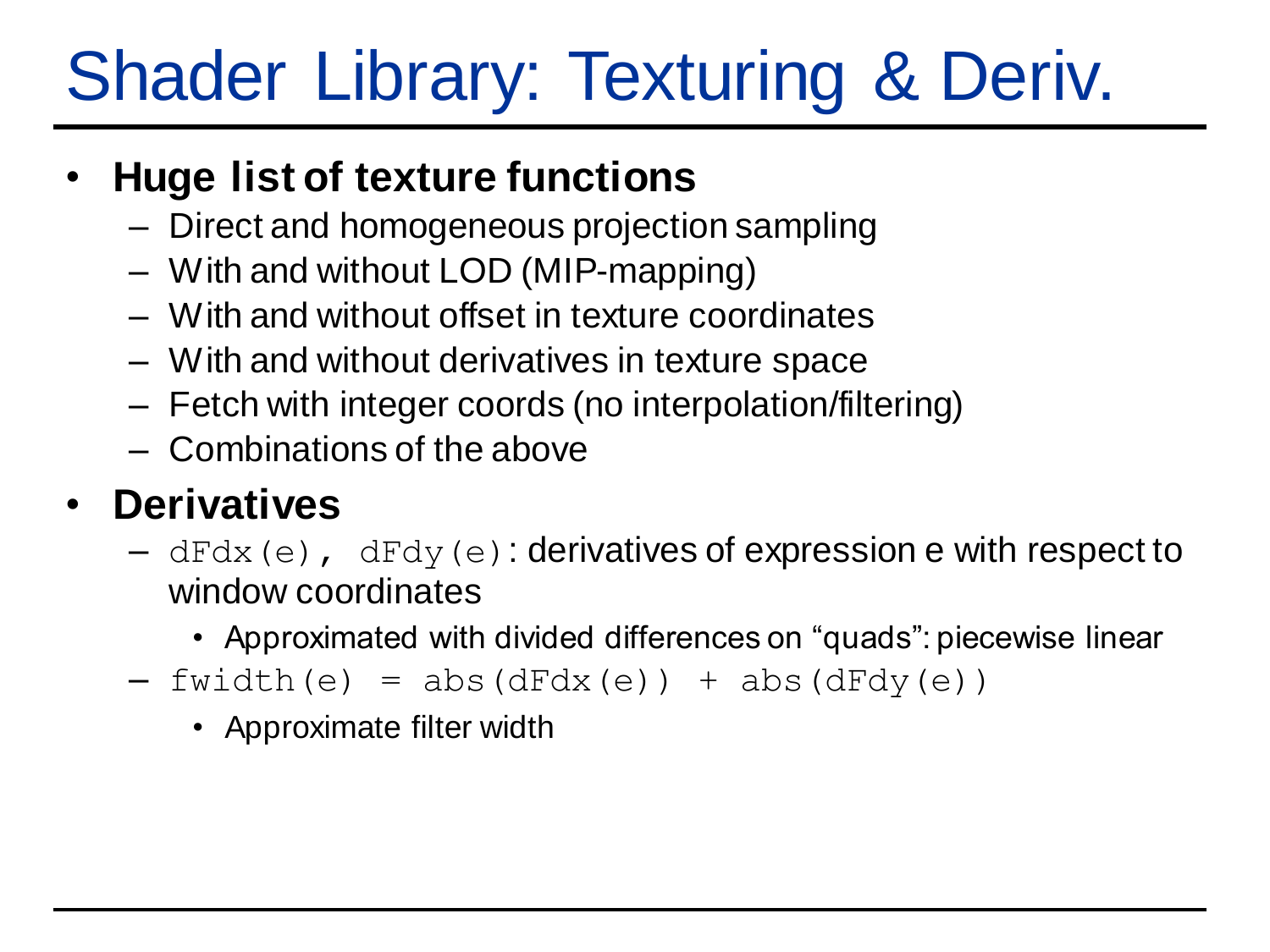### Ex.: Gooch Cool/Warm Shader

#### • **Vertex shader**

```
uniform vec4 lightPos;
uniform mat4x4 modelview_mat;
uniform mat4x4 modelviewproj_mat;
uniform mat4x4 normal_mat;
```

```
in vec3 P;
in vec3 N;
```

```
out vec3 normal;
out vec3 lightVec;
out vec3 viewVec;
```

```
void main()
{
   // position in clip-space
   gl_Position = modelviewproj_mat * P;
   vec4 \text{vert} = \text{modelview} \text{ mat} \cdot \text{ p};normal = normal mat * N;lightVec = vec3(lightPos - vert);
   viewVec = -vec3(vert);
}
```
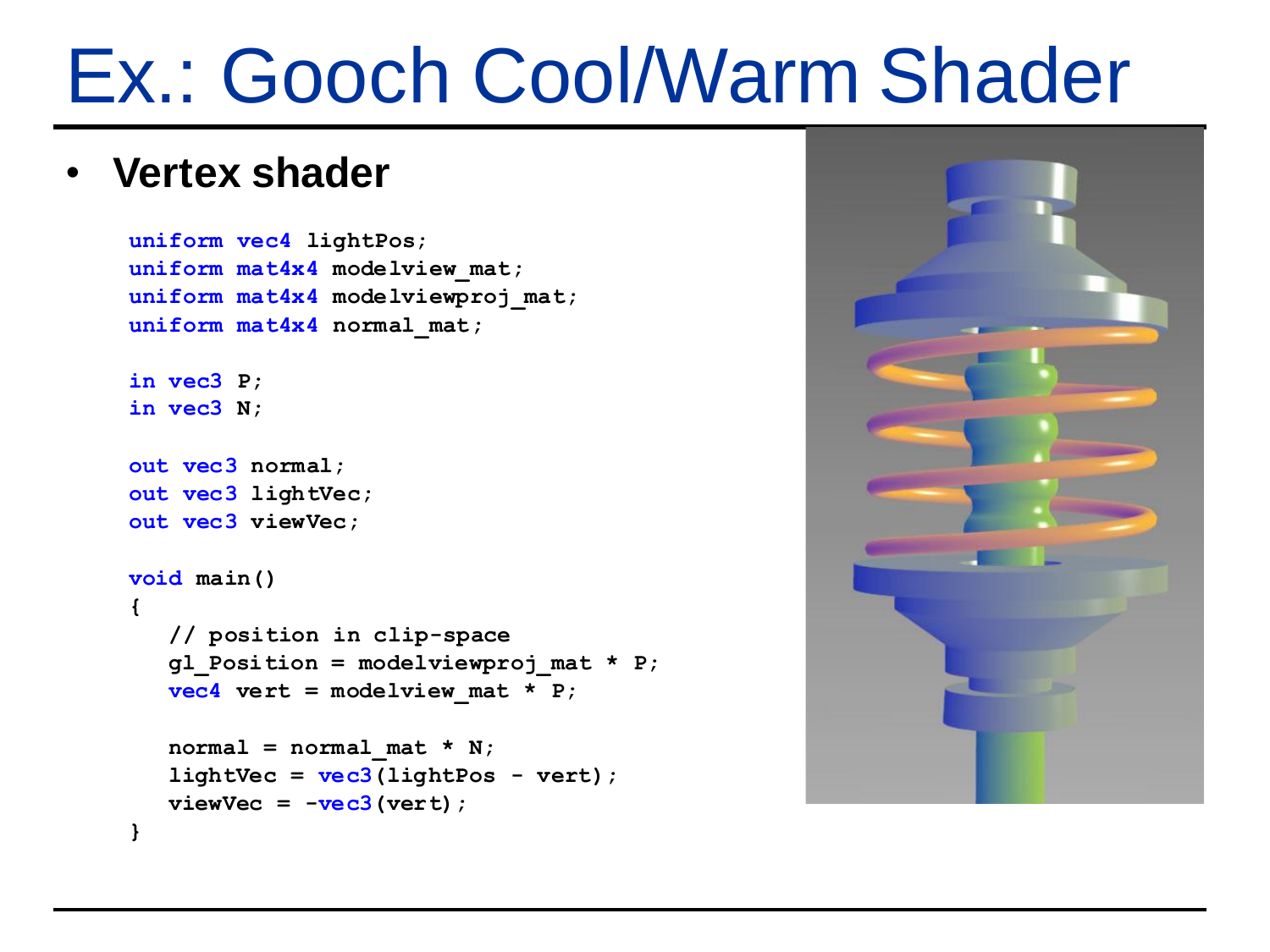### Ex.: Gooch Cool/Warm Shader

#### • **Fragment shader**

```
uniform Material
{
    float Ka = 1.0;
    float Kd = 0.8;
    float Ks = 0.9;
    vec3 ambient = vec3(0.2, 0.2, 0.2);
    \text{vec3} spec \text{col} = \text{vec3}(1.0, 1.0, 1.0);
    vec3 kCool = vec3(.88, .81, .49); // Purple
    vec3 kWarm = vec3(.58, .10, .76); // Orange
} m;
in vec3 normal;
in vec3 lightVec;
in vec3 viewVec;
out vec4 frag_color;
void main()
{
    vec3 norm = normalize(normal);
    vec3 L = normalize(lightVec);
    vec3 V = normalize(viewVec);
    vec3 halfAngle = normalize(L + V);
    float NdotH = clamp(dot(halfAngle, norm), 0.0, 1.0);
    float\space spec = pow(NdotH, 64.0);vec3 Cgooch = \min (\max, \text{KWarm}, \text{mat.kCool}, 0.5 * \text{dot} (\text{L}, \text{norm}) + 0.5);
    vec3 res = m.Ka * m.ambient + m.Kd * Cqooch + m.spec col * m.Ks * spec;frag\ color = \text{vec4}(\text{res}, 1.0);}
```
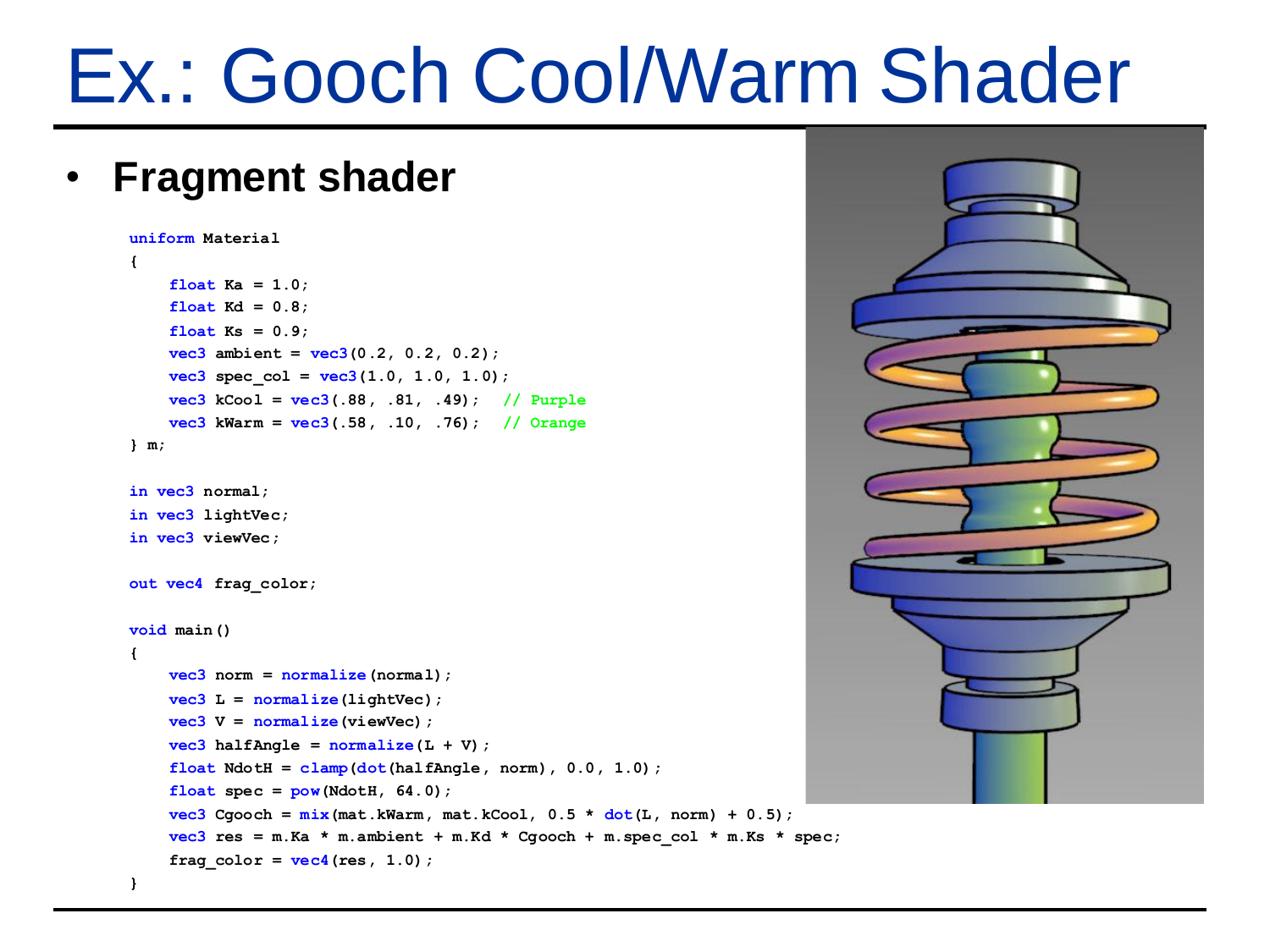- **Discussion of critical pieces of an OpenGL program**
- **Details available at**
	- http://duriansoftware.com/joe/An-intro-to-modern-OpenGL.-Tableof-Contents.html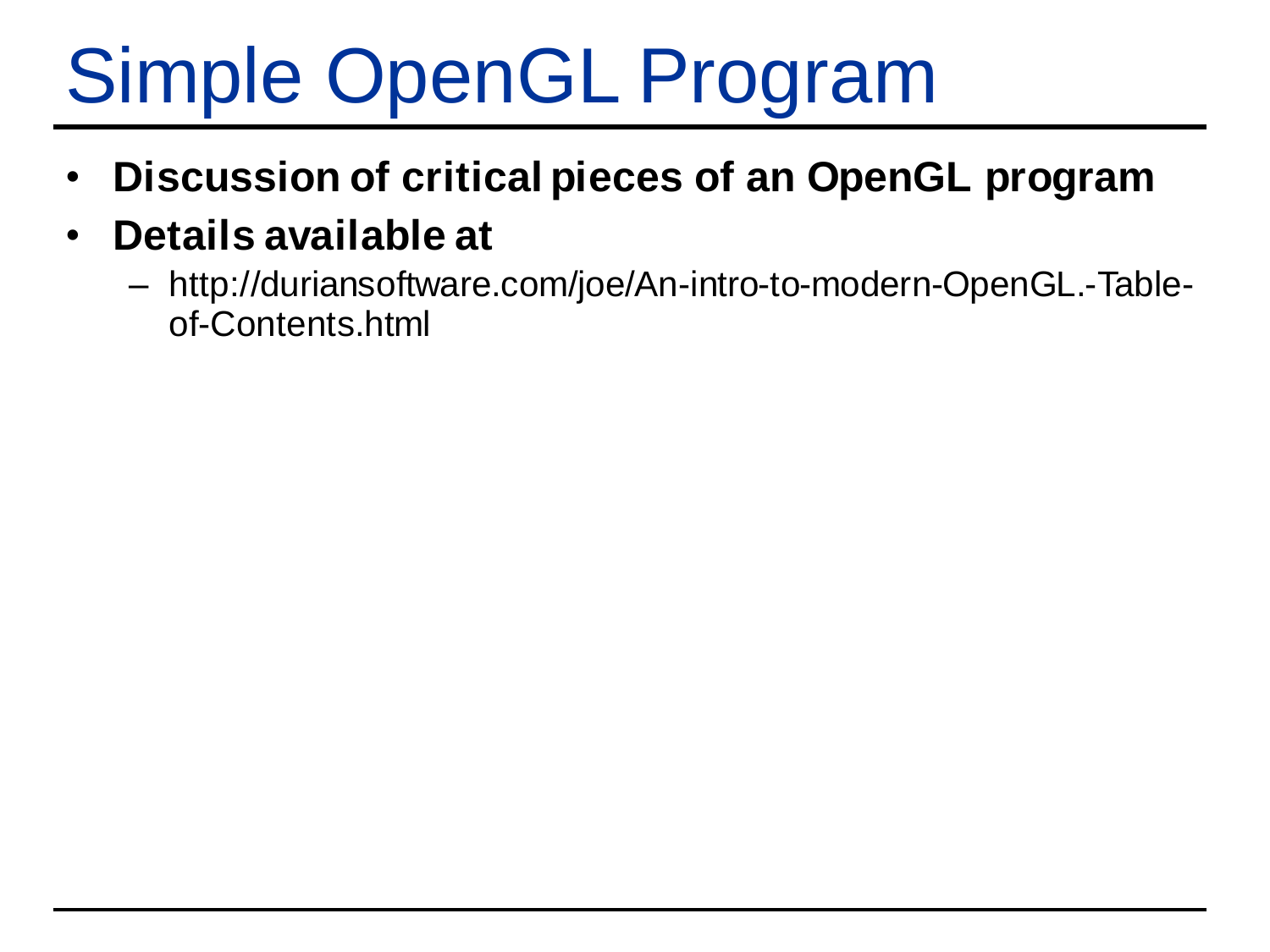#### Main program

```
#include <stdlib.h>
#include <GL/glew.h>
#include <GL/glut.h>
```

```
// Called if nothing else to do
static void update (void)
```
#### **{**

```
int ms = glutGet(GLUT_ELAPSED_TIME);
// Do any animation control here
```
#### **int main(int argc, char\*\* argv) {**

```
glutInit(&argc, argv);
```
**glutInitDisplayMode(GLUT\_RGB|GLUT\_DEPTH|GLUT\_DOUBLE);**

**glutInitWindowSize(400, 300);**

**glutCreateWindow("Hello World");**

**glutDisplayFunc(&render);**

**glutIdleFunc(&update);**

**// Initialize the GL Extension Wrangler Library glewInit();**

```
if (!GLEW_VERSION_2_0) {
    fprintf(stderr, "OpenGL 2.0 not available\n");
    return 1;
}
```

```
// Initialize data structures
```

```
glutMainLoop();
```
**return 0;**

**}**

```
glutPostRedisplay();
```
#### **}**

**// Called if display needs to be rendered // e.g. due to PostRedisplay() or exposure of window static void render(void)**

#### **{**

**// Should ideally just be done once glEnable(GL\_DEPTH\_TEST); glEnable(GL\_CULL\_FACE); glClearColor(1.0f, 1.0f, 1.0f, 1.0f);**

**glClear(GL\_COLOR\_BUFFER\_BIT | GL\_DEPTH\_BUFFER\_BIT);**

**// real rendering code**

**glutSwapBuffers();**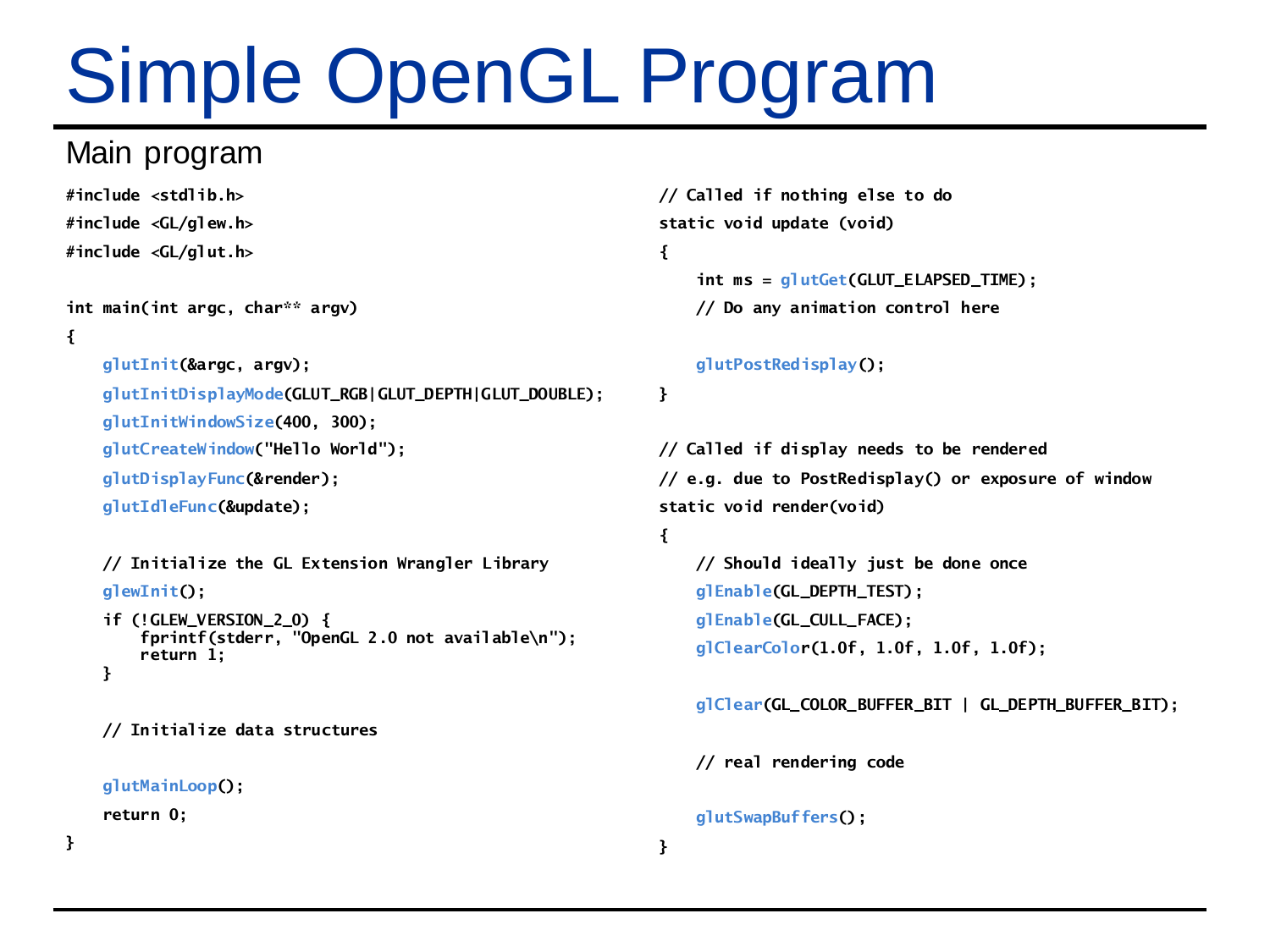**#version 110**

**uniform mat4 p\_matrix, mv\_matrix;**

**attribute vec3 position, normal; attribute vec2 texcoord; attribute float shininess; attribute vec4 specular;**

**varying vec3 frag\_position, frag\_normal; varying vec2 frag\_texcoord; varying float frag\_shininess; varying vec4 frag\_specular;**

**void main()**

#### **{**

**}** 

```
vec4 eye_position = mv_matrix * vec4(position, 1.0);
gl_Position = p_matrix * eye_position;
frag_position = eye_position.xyz;
frag_normal = (mv_matrix * vec4(normal, 0.0)).xyz;
frag_texcoord = texcoord;
frag_shininess = shininess;
frag_specular = specular;
```
#### Vertex Shader **Fragment Shader**

**#version 110**

**uniform mat4 p\_matrix, mv\_matrix; uniform sampler2D texture;**

**varying vec3 frag\_position, frag\_normal; varying vec2 frag\_texcoord; varying float frag\_shininess; varying vec4 frag\_specular;**

```
const vec3 light_direction = vec3(0.408248, -0.816497, 0.408248);
const vec4 light_diffuse = vec4(0.8, 0.8, 0.8, 0.0);
const vec4 light_ambient = vec4(0.2, 0.2, 0.2, 1.0);
const vec4 light_specular = vec4(1.0, 1.0, 1.0, 1.0);
```

```
void main()
```
**{**

**vec3 mv\_light\_direction = (mv\_matrix \* vec4(light\_direction, 0.0)).xyz, normal = normalize(frag\_normal), eye = normalize(frag\_position), reflection = reflect(mv\_light\_direction, normal);**

```
vec4 frag_diffuse = texture2D(texture, frag_texcoord);
vec4 diffuse_factor
    = max(-dot(normal, mv_light_direction), 0.0) * light_diffuse;
vec4 ambient_diffuse_factor
    = diffuse_factor * light_ambient;
vec4 specular_factor
```
**= max(pow(-dot(reflection, eye), frag\_shininess), 0.0) \* light\_specular;**

```
gl_FragColor = specular_factor * frag_specular
   + ambient_diffuse_factor * frag_diffuse;
```
**}**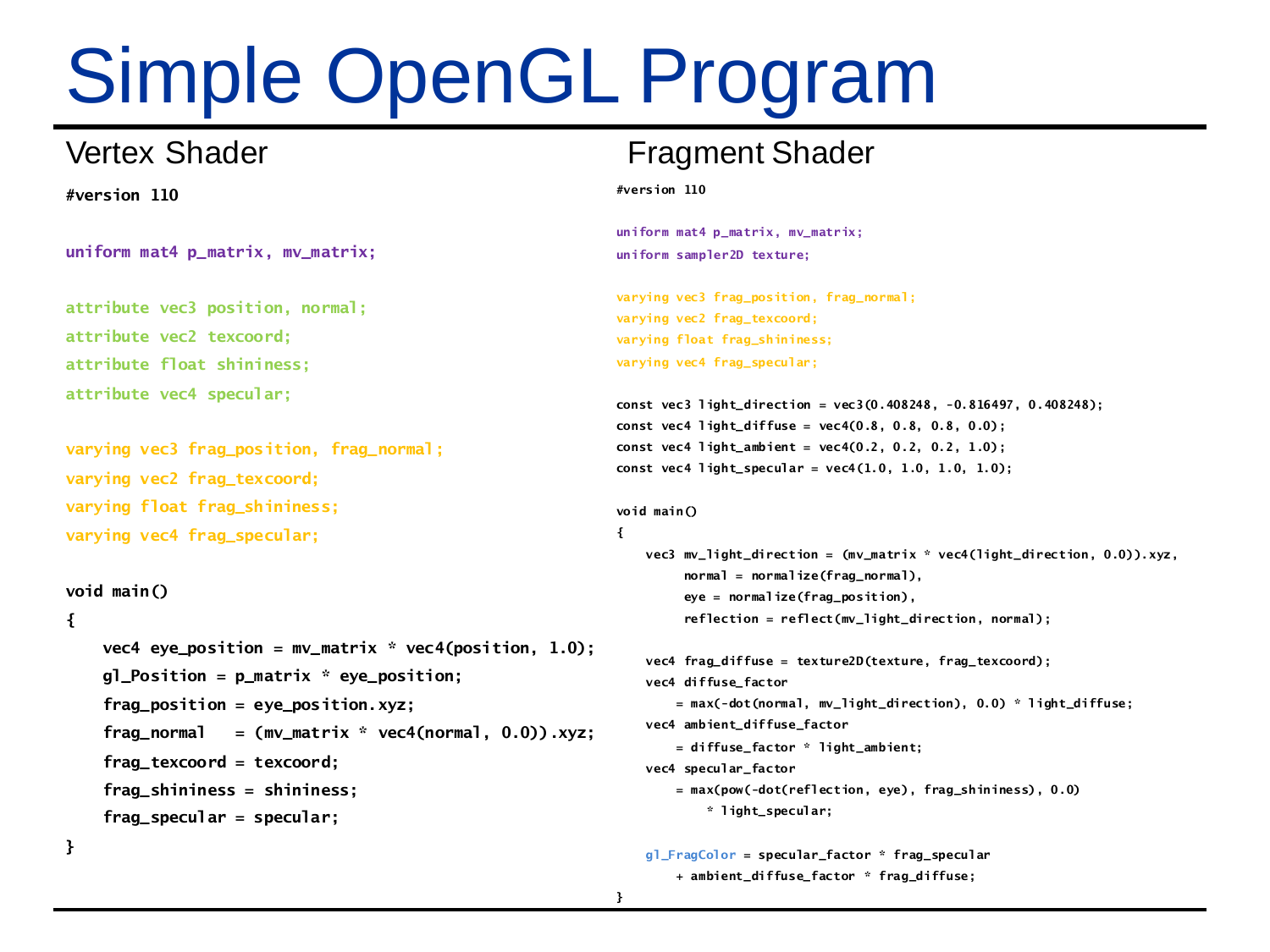**}**

```
static Gluint
make_shader(GLenum type, const char *filename)
{
    GLint length, shader_ok;
    GLchar *source = file_contents(filename, &length);
    GLuint shader;
    if (!source) return 0;
    shader = glCreateShader(type);
    glShaderSource(shader, 1, 
                   (const GLchar**)&source, &length);
    free(source);
    glCompileShader(shader);
    glGetShaderiv(shader, GL_COMPILE_STATUS,
                  &shader_ok);
    if (!shader_ok) {
        fprintf(stderr,
           "Failed to compile %s:\n", filename);
        glDeleteShader(shader);
        return 0;
    }
    return shader;
```
#### Generating shaders Generating the shader program

```
static Gluint
```
**{**

**make\_program(GLuint vertex\_shader, GLuint fragment\_shader)**

```
GLint program_ok;
```

```
GLuint program = glCreateProgram();
glAttachShader(program, vertex_shader);
glAttachShader(program, fragment_shader);
glLinkProgram(program);
```

```
glGetProgramiv(program, GL_LINK_STATUS, &program_ok);
if (!program_ok) {
   fprintf(stderr, "Failed to link shader program:\n");
   glDeleteProgram(program);
   return 0;
```

```
}
```
**return program;**

```
}
```
**// Getting access to the shader variables uniform.texture= glGetUniformLocation(program, "texture"); attributes.position= glGetAttribLocation(program, "position"); // …**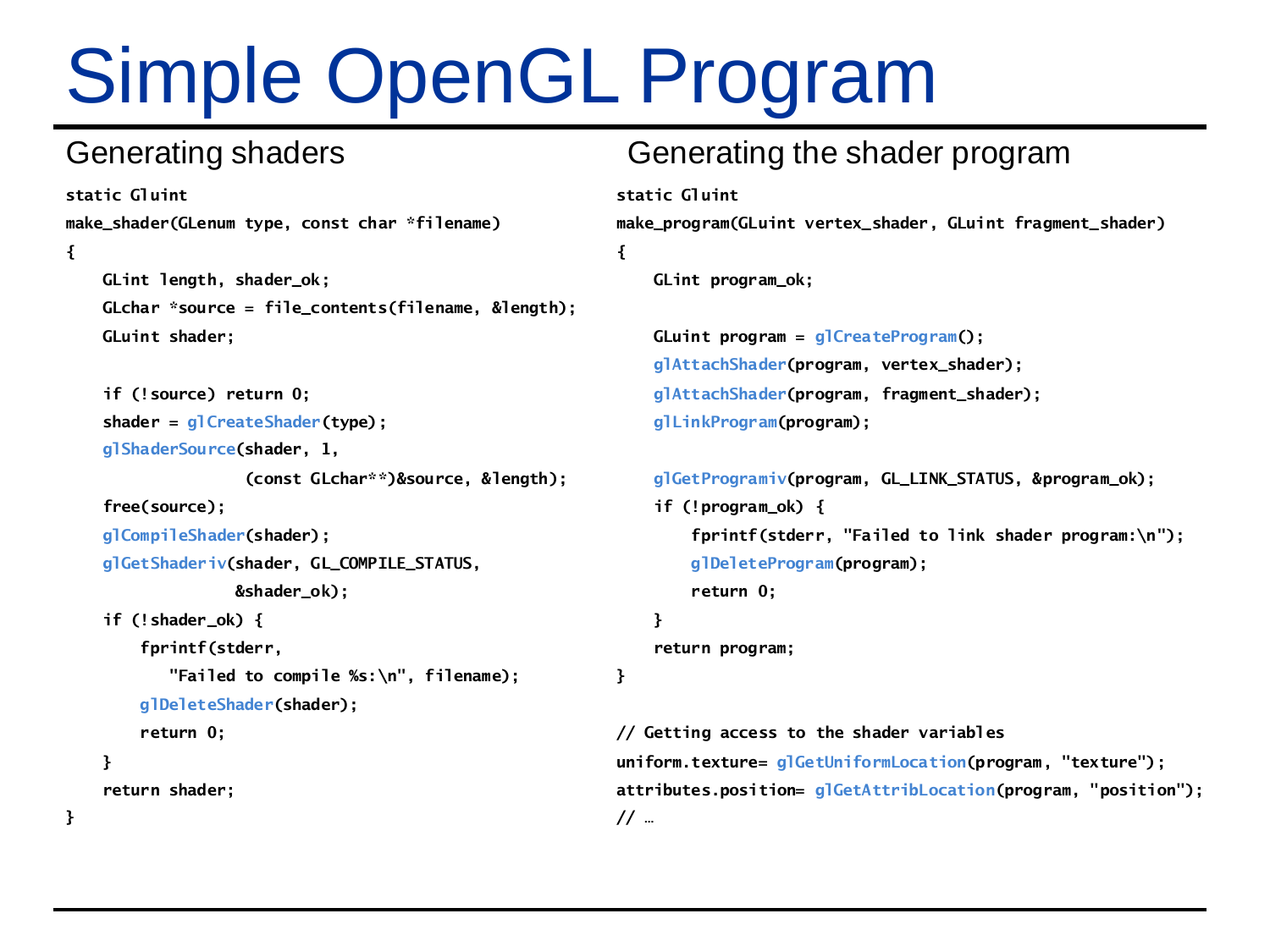#### Defining a texture

**static Gluint make\_texture(const char \*filename)**

```
{
```
**}**

**GLuint texture; int width, height; void \*pixels = read\_imagefile(filename, &width, &height);**

**if (!pixels) return 0; // Create a texture object and make it the current one glGenTextures(1, &texture); glBindTexture(GL\_TEXTURE\_2D, texture);**

**// Set parameters glTexParameteri(GL\_TEXTURE\_2D, GL\_TEXTURE\_MIN\_FILTER, GL\_LINEAR); glTexParameteri(GL\_TEXTURE\_2D, GL\_TEXTURE\_MAG\_FILTER, GL\_LINEAR); glTexParameteri(GL\_TEXTURE\_2D, GL\_TEXTURE\_WRAP\_S, GL\_CLAMP\_TO\_EDGE); glTexParameteri(GL\_TEXTURE\_2D, GL\_TEXTURE\_WRAP\_T, GL\_CLAMP\_TO\_EDGE);**

```
// Upload the texture data
glTexImage2D(
   GL_TEXTURE_2D, 0, /* target, level of detail */
   GL_RGB8, /* internal format */
   width, height, 0, /* width, height, border */
   GL_BGR, GL_UNSIGNED_BYTE, /* external fmt, type */
   pixels /* pixel data */
);
free(pixels);
return texture;
```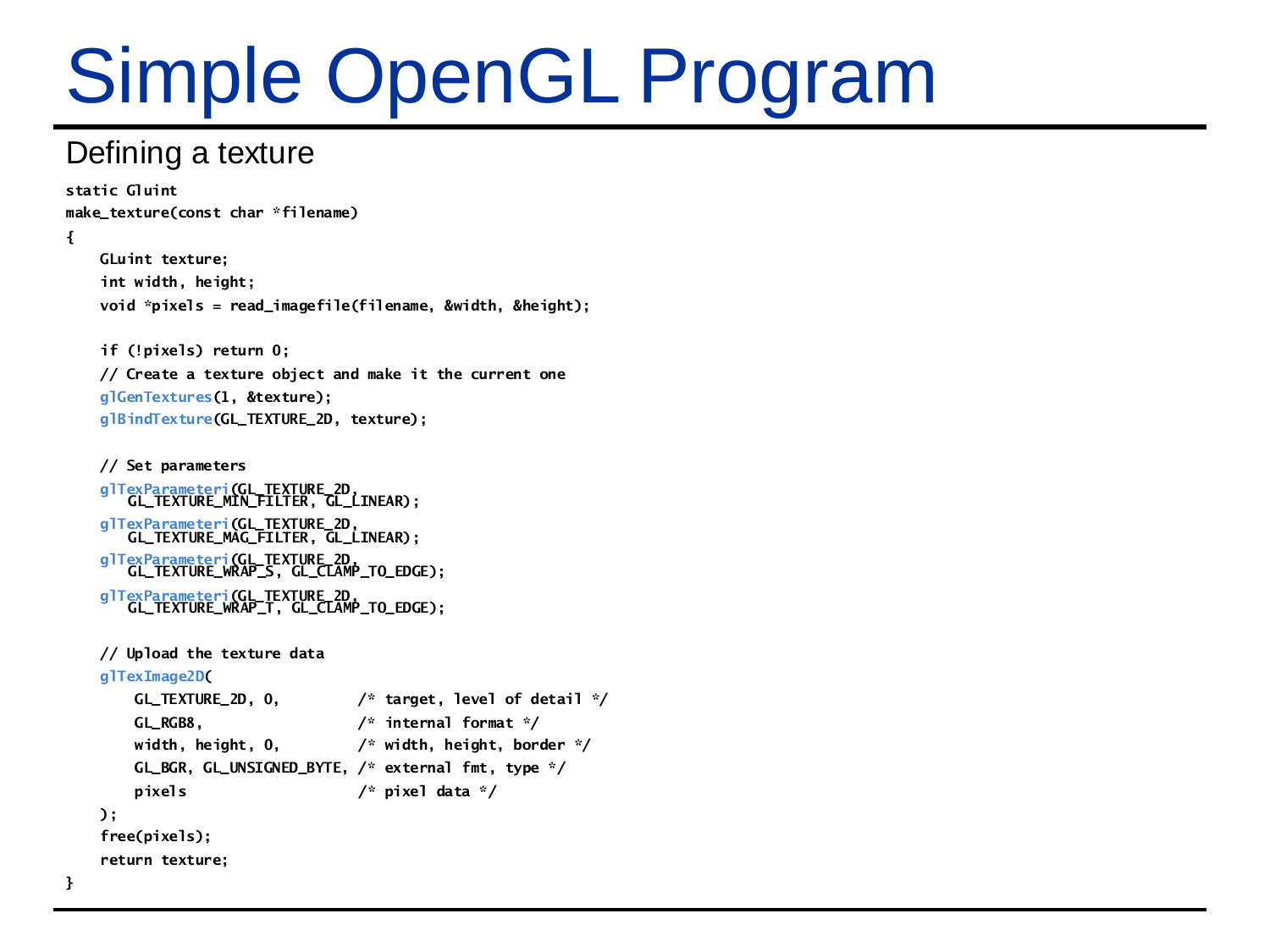#### Defining the scene data structure

**struct flag\_vertex { GLfloat position[4]; GLfloat normal[4]; GLfloat texcoord[2]; GLfloat shininess; GLubyte specular[4];**

#### **};**

#### Generating and filling the buffers

**struct flag\_vertex \*vertex\_data= (struct flag\_vertex\*) malloc(FLAG\_VERTEX\_COUNT \* sizeof(struct flag\_vertex)); GLushort \*element\_data= (GLushort\*) malloc(element\_count \* sizeof(GLushort));**

**/\* Generate the data \*/ GLuint vertex\_buffer, element\_buffer; glGenBuffers(1, &vertex\_buffer); glGenBuffers(1, &element\_buffer);**

**// Filling the buffers glBindBuffer(GL\_ARRAY\_BUFFER, vertex\_buffer); glBufferData(GL\_ARRAY\_BUFFER, vertex\_count \* sizeof(struct flag\_vertex), vertex\_data, GL\_STREAM\_DRAW);**

```
glBindBuffer(GL_ELEMENT_ARRAY_BUFFER, element_buffer);
glBufferData(GL_ELEMENT_ARRAY_BUFFER,
   element_count * sizeof(GLushort),
   element_data, GL_STATIC_DRAW);
```